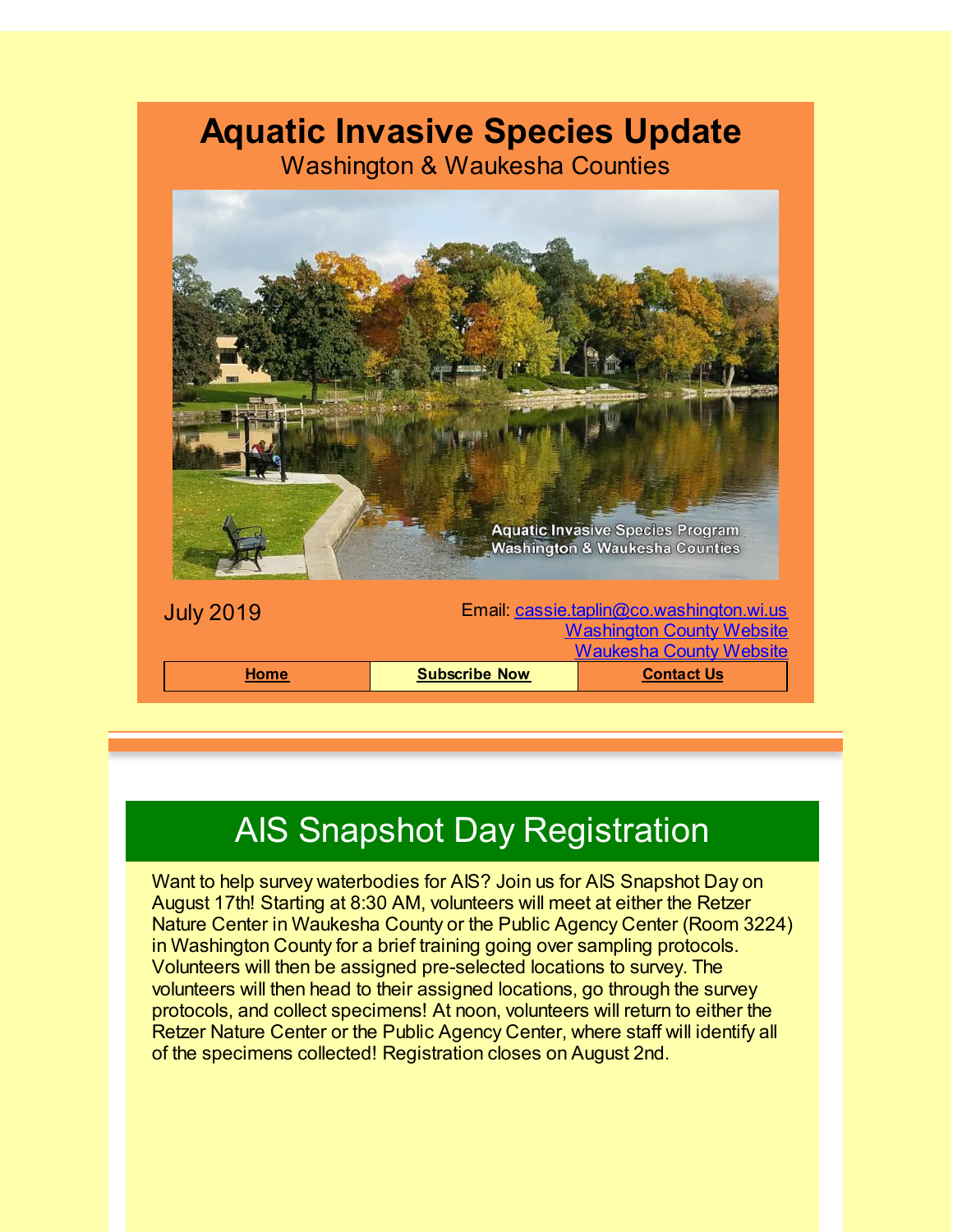

**Hosted by River Alliance of Wis** sin in partnership with UW Extension & WI Department of Natural Resources

Link to learn more about the event: [https://wisconsinrivers.org/snapshot-day/](https://wisconsinrivers.org/snapshot-day/?utm_source=Aquatic+Invasive+Species+Update+July+2019&utm_campaign=AIS+January+2018+Update&utm_medium=email) Link to register for event: [http://bit.ly/snapshot2019](http://bit.ly/snapshot2019?utm_source=Aquatic+Invasive+Species+Update+July+2019&utm_campaign=AIS+January+2018+Update&utm_medium=email)

## Survey Work

The AIS team has been surveying multiple waterbodies for AIS this summer! The AIS staff perform both point intercept surveys and early detection surveys. Point intercept surveys involve laying a grid of points over a lake, boating to each point, and throwing a sampling rake in the water to identify all of the plants and algae at that sampling point. An early detection survey is a less intensive survey that involves selecting points along the perimeter of a waterbody and thoroughly searching each point by various means such as using a sampling rake and snorkeling. Below is a list of waterbodies that have been surveyed for AIS so far this season!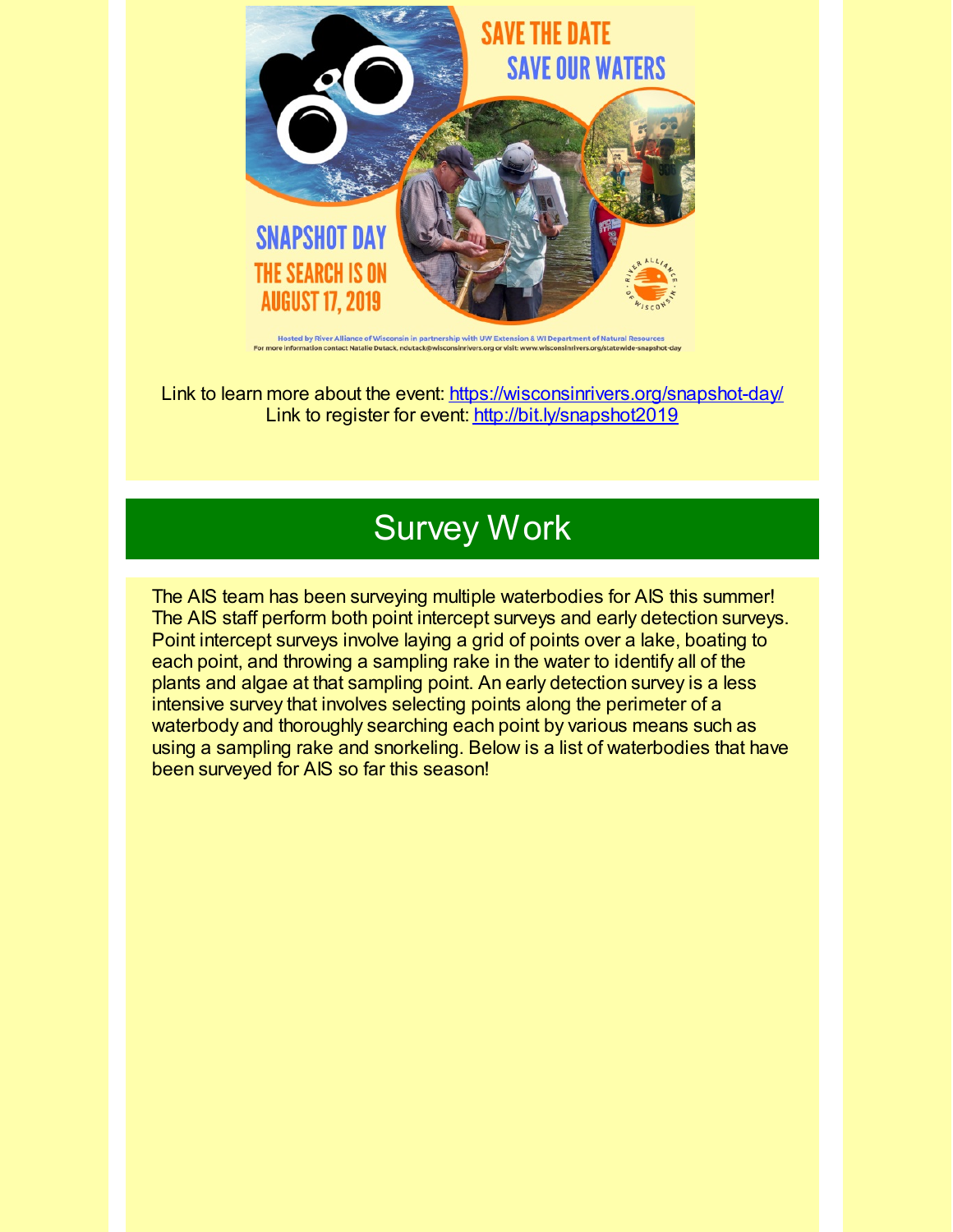| Waterbody                   | County                        | <b>Survey Type</b>     | <b>Known AIS</b>       | <b>New Detection (Y/N)</b> |
|-----------------------------|-------------------------------|------------------------|------------------------|----------------------------|
| <b>Green Lake</b>           | Washington                    | <b>Point Intercept</b> | BMS, CLP, EWM, SSW     | N                          |
| <b>Silver Lake</b>          | Washington                    | Point Intercept        | BMS, CLP, EWM, SSW, ZM | Ν                          |
| <b>Erler Lake</b>           | Washington                    | <b>Early Detection</b> | <b>EWM</b>             | Ν                          |
| East Branch Milwaukee River | Washington                    | <b>Early Detection</b> | <b>None</b>            | Ν                          |
| Nolan Creek                 | Washington                    | <b>Early Detection</b> | None                   | N                          |
| Milwaukee River (off        |                               |                        |                        |                            |
| <b>Goeden County Park)</b>  | Washington                    | <b>Early Detection</b> | <b>EWM</b>             | Ν                          |
| <b>Regner Park Pond</b>     | Washington                    | <b>Early Detection</b> | None                   | Ν                          |
| Sandy Knoll County Park     |                               |                        |                        |                            |
| Pond                        | Washington                    | <b>Early Detection</b> | <b>BMS</b>             | Y (Banded Mystery Snail)   |
| <b>Etter Lake</b>           | Waukesha                      | <b>Early Detection</b> | CLP.                   | Y (Curly Leaf Pondweed)    |
| <b>Fox River</b>            | Waukesha                      | <b>Early Detection</b> | None                   | N                          |
| <b>Upcoming Surveys</b>     |                               |                        |                        |                            |
| Lower Genesee Lake          | Waukesha                      | <b>Early Detection</b> | <b>EWM</b>             |                            |
| Middle Genesee Lake         | Waukesha                      | <b>Early Detection</b> | <b>EWM</b>             |                            |
| <b>Pretty Lake</b>          | Waukesha                      | <b>Early Detection</b> | <b>EWM</b>             |                            |
|                             |                               |                        |                        |                            |
| <b>Species Key</b>          |                               |                        |                        |                            |
| <b>BMS</b>                  | <b>Banded Mystery Snail</b>   |                        |                        |                            |
| <b>EWM</b>                  | <b>Furasian Water Milfoil</b> |                        |                        |                            |
| CLP                         | <b>Curly Leaf Pondweed</b>    |                        |                        |                            |
| <b>SSW</b>                  | <b>Starry Stonewort</b>       |                        |                        |                            |
| ZM                          | <b>Zebra Mussel</b>           |                        |                        |                            |

#### Japanese Knotweed Treatment

Along the shoreline of Friess Lake in Glacier Hills County Park (Washington County) is a patch of an invasive plant called Japanese knotweed. Japanese knotweed is a restricted species that was desirable for landscaping due to its bamboo-like stems. The seeds of Japanese knotweed are easily spread in water. AIS staff will be using herbicide to tackle the population. We will also be treating a patch along Holy Hill Road with the permission of a private property owner. Updates to come about the success of the treatment!



Bamboo-like stems of Japanese knotweed

### Lake of the Month - Willow Springs

Willow Springs Lake is located just East of the Village of North Praire in Waukesha County. Willow Springs has a surface area of 41 acres and max